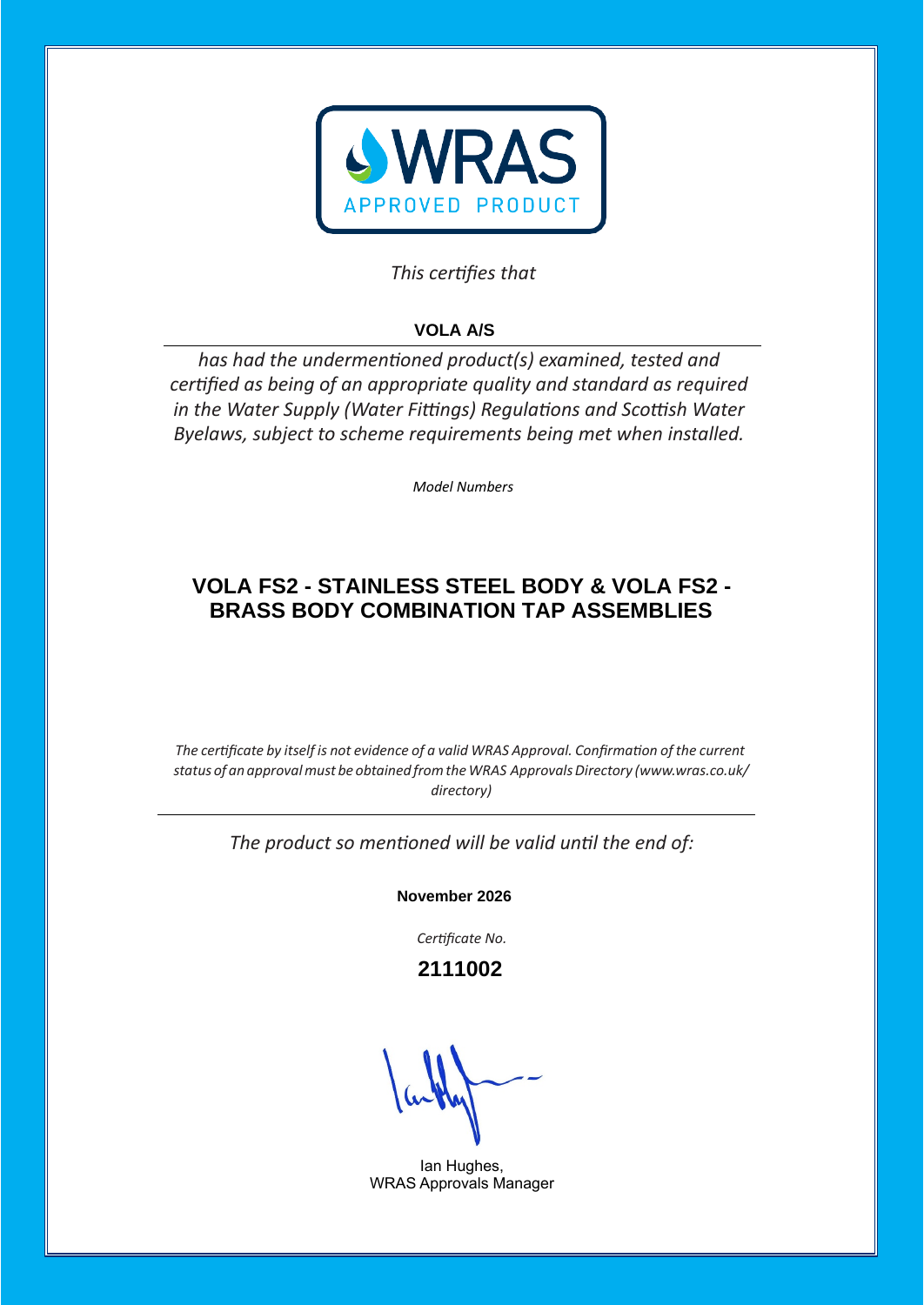

16 th November 2021

Vola A/S Lunavej 2, 8700 Horsens, Denmark

Water Regulations Approval Scheme Ltd. Unit 13, Willow Road, Pen y Fan Industrial Estate, Crumlin, Gwent, NP11 4EG

# **Approval Number 2111002**

Dear Sir/Madam

Production samples of the products described in the **Approval Information** section below ("Products"), have been subjected to the relevant mechanical and water quality tests as defined in Regulation 4 (2) and Schedule 2 to demonstrate a product is of an **appropriate quality or standard** for the purposes of a WRAS Approval application.

After considering the test reports and examining the Product/s, The Water Regulations Approval Scheme Ltd. ("WRAS **1.** Ltd" / "WRAS") finds that:

The product is of an appropriate quality and standard as defined in The Water Supply (Water Fittings) Regulations 1999, The Water Supply (Water Fittings) (Scotland) Byelaws 2014, The Water Supply (Water Fittings) Regulations (Northern Ireland) 2009 and all other applicable WRAS requirements,

The non-metallic materials of construction, in contact with the water, are suitable for contact with wholesome water intended for domestic purposes having met the requirements of BS 6920-1:2014 'Suitability of non-metallic products for use in contact with water intended for human consumption with regard to their effect on the quality of the water'.

WRAS Approvals are granted subject to, and in accordance with, the Standard Terms and Conditions of WRAS **2.** Approvals Schemes (WRAS.Cust-401) as amended from time to time ("Standard Terms of Approval").

You have confirmed your acceptance of the Standard Terms of Approval by submitting your application for WRAS Approval. A copy of the current Standard Terms of Approval are available from the WRAS website: [www.wrasapprovals.co.uk.](https://www.wrasapprovals.co.uk)

Terms defined in the Standard Terms of Approval shall have the same meaning in this letter unless the context otherwise requires.

Installation Requirements & Notes (IRNs) are set out in Appendix A. A Product only qualifies for Approval if WRAS is **3.** satisfied that the relevant Product complies with Regulation  $4(1)(a)$  and the requirements of the Scheme when installed in accordance with the manufacturer's instructions and any applicable Approval Scheme Installation Requirements and Notes.

Since the incorrect installation of Products will not be within the scope of an approval and may result in contravention of the Regulations or Byelaws requirements, **the attention of your customers should be drawn to any IRNs applied.**

- Please note that the use of the Products described in any particular area of supply is at the discretion of the Water **4.** Please note that the use of the Products of Company (water undertaker) in that area.
- 5. Approval Holders may quote in their sales literature that their product is WRAS approved. A WRAS product approval demonstrates that a water fitting is of a suitable quality and standard, provided that it meets the requirements of the Scheme when installed in accordance with the manufacturer's instructions and any applicable Approval Scheme Installation Requirements and Notes
- The "WRAS Approved Product" logos are certification marks registered under the Trade Marks Act 1994 ("Certification 6. The "WRAS Approved Product" logos are certification marks registered under the Trade Marks Act 1994 ("Certification Marks"). Approval. Marks act approval.
- Please verify the details of your Product as set out in the approval information and advise us of any discrepancies by no 7. Please verify the details of your Produ<br>later than **16<sup>th</sup> December 2021**.

Yours Faithfully

**Ian Hughes WRAS Approvals Manager**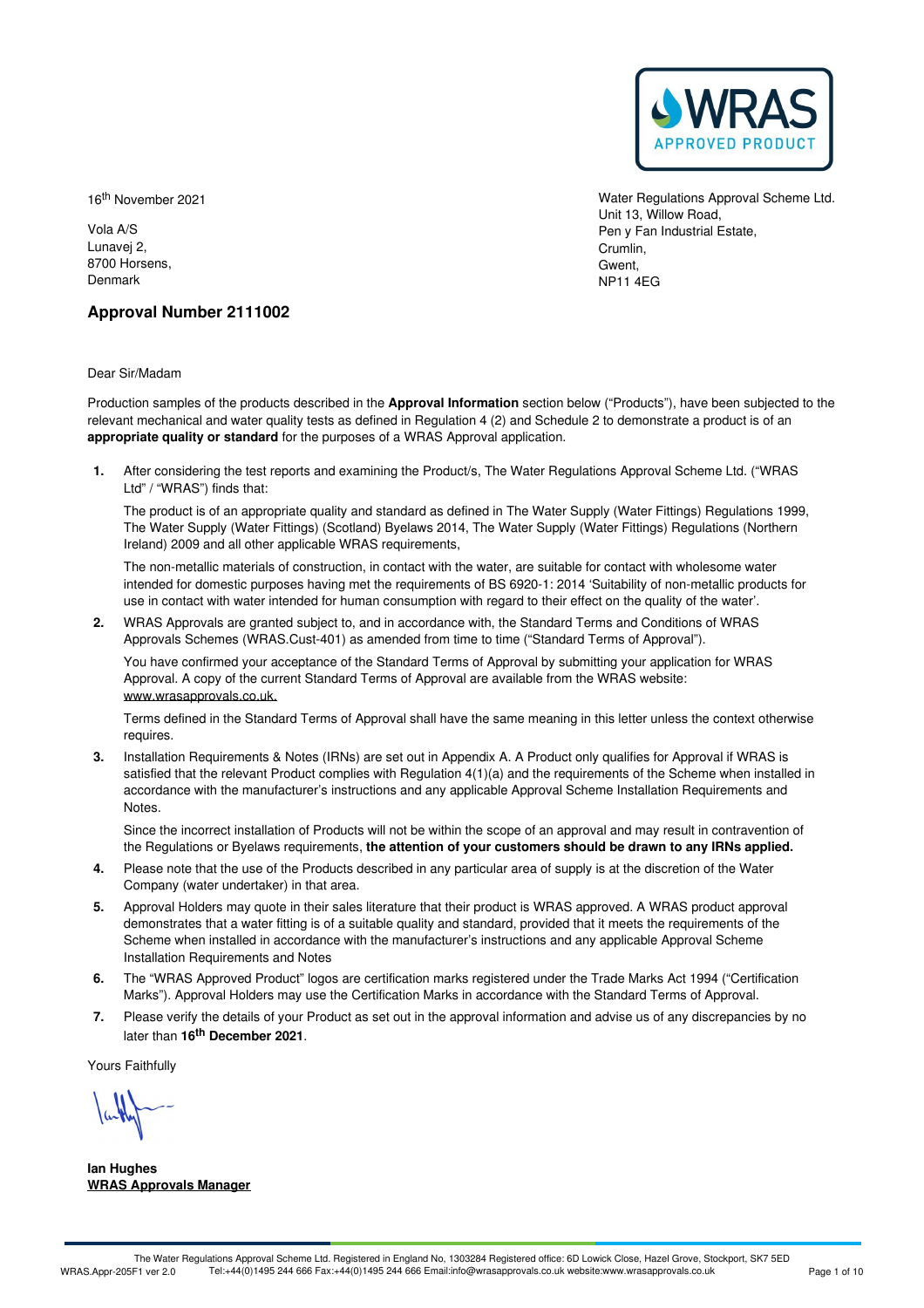# **APPROVAL INFORMATION**

| Validity dates:                    | This approval is valid for fittings (as listed below in model) manufactured AND installed between<br>November 2021 & November 2026                                                                                                                                                                                                                                                                                                                                                                                                                                                                                                                                                                                                                                                                                                                                                                                                                                                                                              |  |
|------------------------------------|---------------------------------------------------------------------------------------------------------------------------------------------------------------------------------------------------------------------------------------------------------------------------------------------------------------------------------------------------------------------------------------------------------------------------------------------------------------------------------------------------------------------------------------------------------------------------------------------------------------------------------------------------------------------------------------------------------------------------------------------------------------------------------------------------------------------------------------------------------------------------------------------------------------------------------------------------------------------------------------------------------------------------------|--|
| Section Number:                    | 0550                                                                                                                                                                                                                                                                                                                                                                                                                                                                                                                                                                                                                                                                                                                                                                                                                                                                                                                                                                                                                            |  |
| Section title:                     | <b>COMBINATION TAP ASSEMBLIES TWO HOLE, METAL, SINGLE OUTLET, SWIVEL.</b>                                                                                                                                                                                                                                                                                                                                                                                                                                                                                                                                                                                                                                                                                                                                                                                                                                                                                                                                                       |  |
| Installation requirement<br>notes: | R001, R010, R040<br>(IRN's are set out in Appendix A)                                                                                                                                                                                                                                                                                                                                                                                                                                                                                                                                                                                                                                                                                                                                                                                                                                                                                                                                                                           |  |
| Product description:               | Range of floor mounted, two-hole, single outlet (swivel) combination tap assemblies (stainless steel and<br>brass bodies various finishes), incorporating a ceramic cartridge headwork with a single lever operating<br>member. The spout outlet incorporates a plastic aerator.                                                                                                                                                                                                                                                                                                                                                                                                                                                                                                                                                                                                                                                                                                                                                |  |
|                                    | Maximum working pressure 5.0 Bar Maximum operating temperature 70.0°C                                                                                                                                                                                                                                                                                                                                                                                                                                                                                                                                                                                                                                                                                                                                                                                                                                                                                                                                                           |  |
| Size:                              | $\frac{1}{2}$ " BSP (F)                                                                                                                                                                                                                                                                                                                                                                                                                                                                                                                                                                                                                                                                                                                                                                                                                                                                                                                                                                                                         |  |
| Identification Marking:            | <b>VOLA on Operating Member</b>                                                                                                                                                                                                                                                                                                                                                                                                                                                                                                                                                                                                                                                                                                                                                                                                                                                                                                                                                                                                 |  |
| Manufacturer:                      | Vola A/S                                                                                                                                                                                                                                                                                                                                                                                                                                                                                                                                                                                                                                                                                                                                                                                                                                                                                                                                                                                                                        |  |
| Model:                             | VOLA FS2 - Stainless Steel body.<br>Finishes regarding Stainless Steel are available with different surface finishes.<br>The surface finish is indicated by a suffix to the product name and denotes: $40 =$<br>Stainless Steel, $61 =$ Brushed Black, $64 =$ Brushed Copper, $70 =$ Brushed Gold,<br>71 = Brushed Dark Copper.<br>VOLA FS2 - Brass body.<br>Finishes regarding Brass are available with different surface finishes. The<br>surface finish is indicated by a suffix to the product name and denotes: 02 =<br>Grey, $04 =$ Blue, $05 =$ Orange, $06 =$ Light Green, $08 =$ Yellow, $09 =$ Dark Grey, 12<br>$=$ Mocca, 14 = Bright Red, 15 = Dark Blue, 16 = Chrome, 17 = Gloss Black, 18 =<br>White, $19$ = Natural Brass, $20$ = Brushed Chrome, $21$ = Carmine Red, $25$ = Pink,<br>27 = Matt Black, 28 = Matt White, 59 = Brushed Natural Brass, 60 = Black, B61<br>$=$ Brushed Black, 62 = Deep Black, 63 = Copper, B64 = Brushed Copper, 65 =<br>Gold, $66$ = Dark Gold, $68$ = Nickel, B70 = Brushed Gold. |  |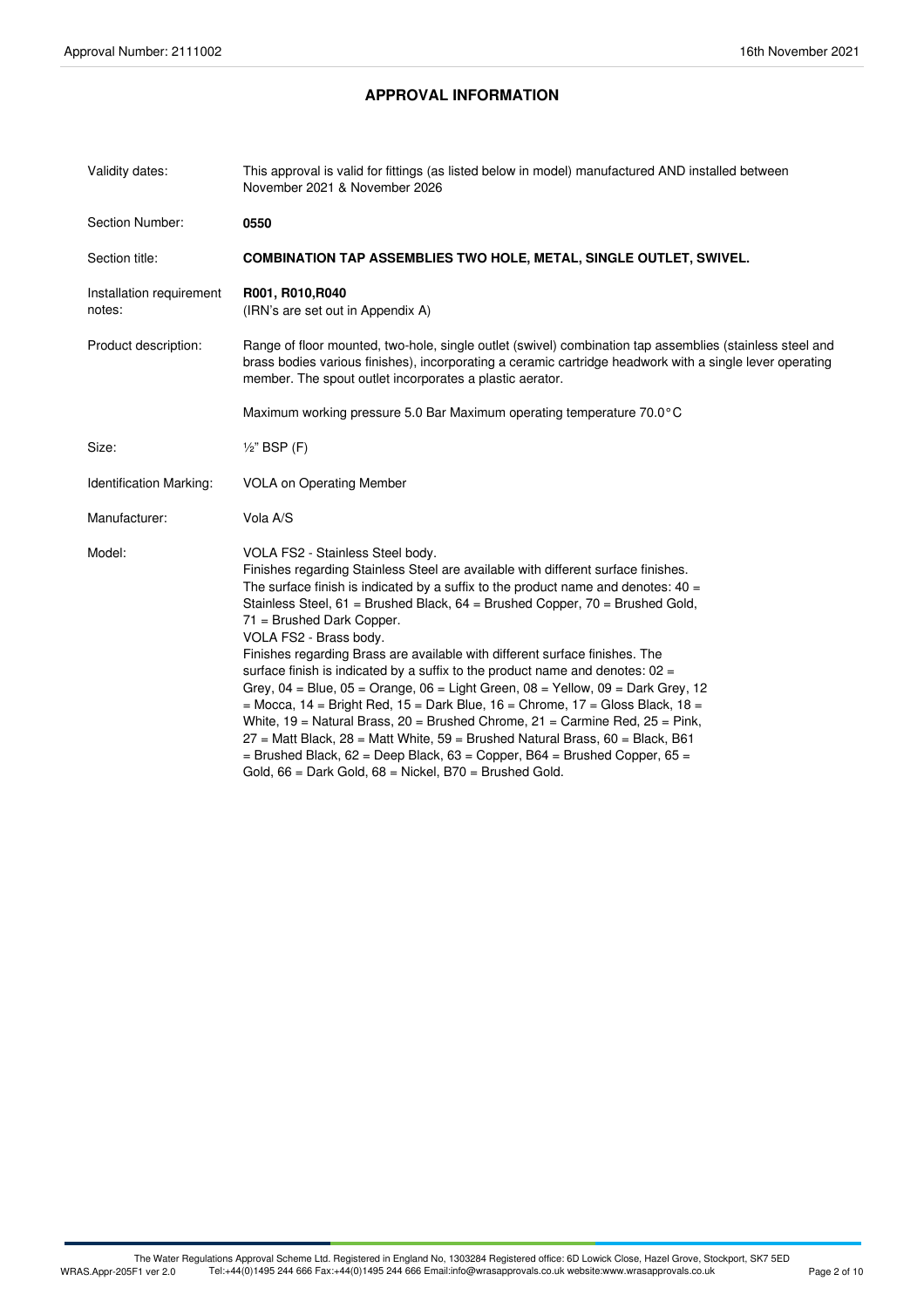### **APPENDIX A**

#### **INSTALLATION REQUIREMENTS & NOTES**

You are advised to draw customers' attention to the installation requirements and notes set out below which must be followed to ensure that the fittings described above are installed in accordance with the requirements of the Regulations and Byelaws:

#### **IRN R001**

See text of entry for Installation Requirements or Notes.

#### **IRN R010**

Water supplies shall be at reasonably balanced pressures from a common source (e.g. hot and cold supplies both from the same storage or both from a supply pipe). Where the fitting is supplied from unbalanced supplies (e.g. hot and cold supplies from separate sources) an **'Approved' single check valve** or some other no less effective backflow prevention device shall be fitted immediately upstream of both hot and cold water inlets.

#### **IRN R040**

#### **Schedule 2-15 (1)**

The fitting, or outlet supplied by the fitting, shall be installed so that its outlet discharges above the spill-over level of any fixed appliance as indicated below: -

#### **For backflow protection in domestic premises or installations up to, and including, Fluid Category 3.**

| 1.<br>Size of tap or combination fitting.    | 2.<br>Vertical distance of outlet above spill-over level |
|----------------------------------------------|----------------------------------------------------------|
| 1. not exceeding $\frac{1}{2}$ in            | 20 <sub>mm</sub>                                         |
| 2. exceeding 1/2 in but not exceeding 3/4 in | 25 <sub>mm</sub>                                         |
| 3. exceeding <sup>3</sup> / <sub>4</sub> in  | 70mm                                                     |

If the fitting cannot be installed as indicated in the table it shall be installed: -

a) with an approved double check valve assembly or some other no less effective backflow prevention device immediately upstream of the inlet; or

b) so that it draws water by gravity only from a cistern, or cylinder having a permanently open vent pipe, and the distributing pipe supplies no other fittings (other than a draining tap) at a lower level.

#### **For backflow protection in premises or installations up to, and including Fluid Category 5.**

The vertical distance of the outlet above the spill-over level shall be not less than 20 mm or twice the diameter of the inlet pipe to the fitting, whichever is the greater.

If the fitting cannot be installed as indicated it shall be installed with a backflow prevention arrangement suitable for the Fluid Category.

#### **Taps incorporating a hose union outlet**

If the outlet of the tap assembly is designed to accommodate the attachment of a flexible hose and therefore potentially compromise the required AUK3 air gap, alternative Fluid Category 5 backflow protection is required, as the AUK3 air gap provided by the tap would not apply.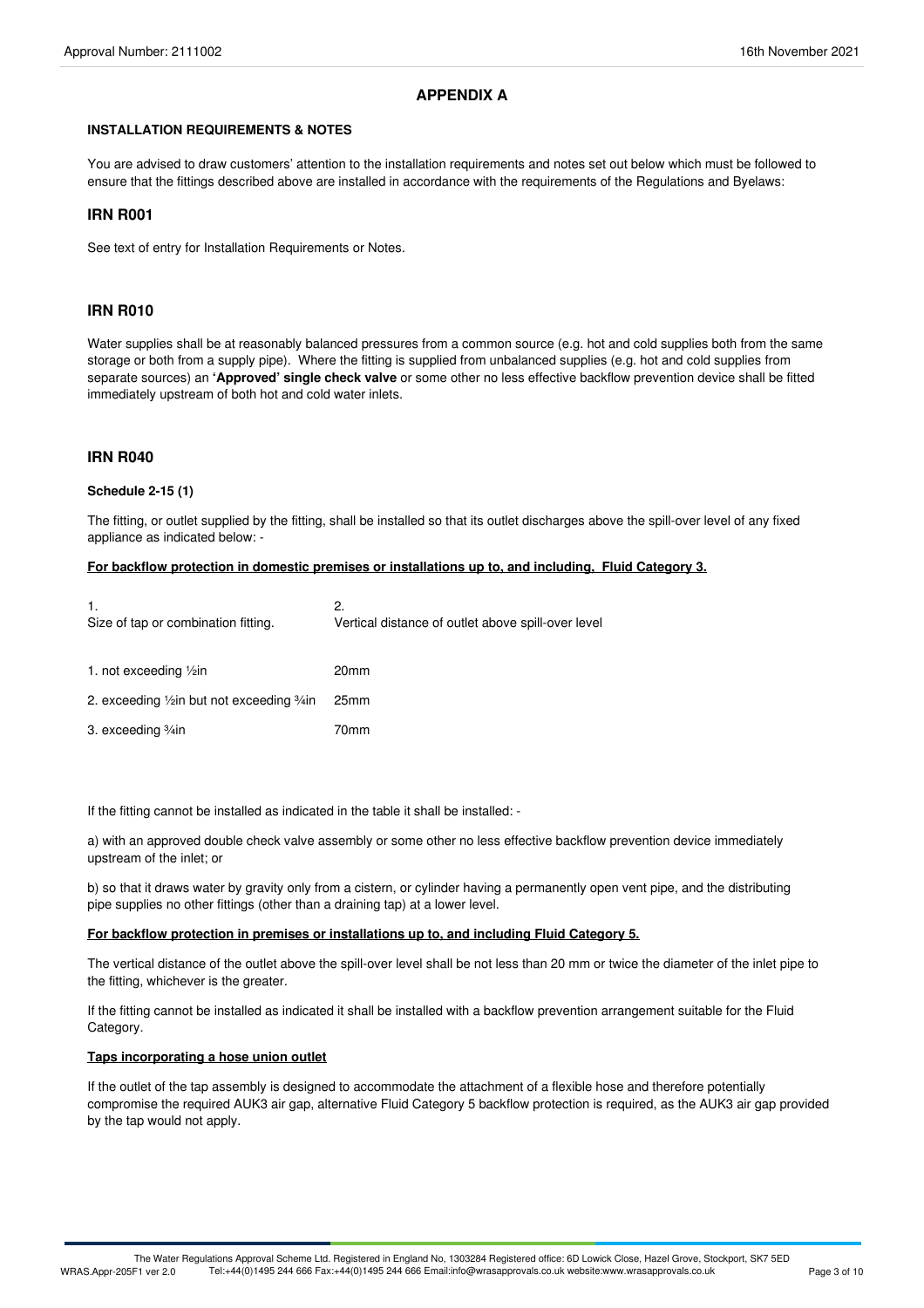# **APPENDIX B - Standard Terms of Approval**

#### **1. WRAS Approvals Schemes**

- The WRAS Approval Schemes ("the Schemes") and the WRAS Products and Materials Directory are owned and operated by the Water Regulations Approval Scheme Ltd ("WRASLtd" or "WRAS"). **1.1.**
- 1.2. To be eligible for WRAS approval products or materials must be capable of lawfully installed or used in the UK.
- The WRAS Approvals Scheme Requirements & Code of Practice (WRAS.Cust-402) sets out what an Approval is. **1.3.**
- WRAS is not responsible for enforcement of the Regulations, nor does it have any statutory powers. A WRAS Approval **1.4.** does not guarantee a water fitting will be accepted by Water Companies or that enforcement actions will not be taken. Site specific circumstances will be relevant such as aspects of the plumbing system design in which the fitting is installed, as well as water company terms and condition of consent.
- <sup>1.5.</sup> Installation Requirement Notes (IRNs) applied to an Approval are designed to help installers, but do not guarantee all<br>site-specific requirements are covered.
- These Standard Terms and Conditions of Approval (T&Cs) and the Scheme Requirements form the agreement between WRAS and the Applicant / Approval Holder in respect of applications and Approvals. **1.6.**
- The definitions in document WRAS.Gen-601: "WRAS Approvals Terms & Definitions" shall apply throughout. **1.7.**
- <sup>1.8.</sup> In the event of any conflict between these T&Cs and any of the documents referred to in them, the T&Cs shall take<br>precedence.

#### **2. Obligations of the Applicant & Approval Holder**

- 2.1. It is the responsibility of Applicants to ensure that they are familiar with, accept and comply at all times with the requirements of the Scheme as detailed in these Standard Terms and Conditions, the Code of Practice (WRAS.Cust-402) and the WRAS Scheme guidance. This includes, but is not limited to, the following documents:
	- **i** WRAS Approval Scheme Brand Guidelines
	- **ii** WRAS Approvals Guides
	- Test Code Sheet Matrix. **iii**
	- **iv** Guidance for non-metallic materials in fittings
	- **v** Sampling Matrix
	- vi Installation Requirement Notes (IRNs).

These are available for download from the WRAS website www.wrasapprovals.co.uk.

- The Applicant guarantees the accuracy and completeness of all information contained in the Application and any other information now or subsequently provided by the Applicant or its Agents to WRAS and/or the Recognised Test Laboratory in pursuance of the application and confirms that none of this information is or may be construed as misleading in any way. WRAS accepts no liability for any losses or any other damage arising from incomplete or incorrect information provided by the Applicant. **2.2.**
- The Applicant must implement suitable quality assurance methods / Factory Production Control (fpc), in order to ensure **2.3.** that the characteristics verified during certification remain of the same quality throughout the period of approval. This may be ensured through direct self-monitoring, as well as through measures under a quality management system in accordance with ISO 9001/ CE Mark. Assurance records and details of any investigations into complaints relating to Approved Products shall be presented to WRAS on request. The records shall be retained by the Applicant for ten years.
- Approvals granted shall be subject to surveillance by WRAS, either as part of routine or investigative auditing activity. The Approval Holder shall co-operate fully with WRAS for this purpose, including accommodating inspection observers if necessary. The Approval Holder shall reimburse WRAS for all reasonable costs incurred in connection with surveillance & audit activities. **2.4.**
- WRAS reserves the right to undertake unannounced audits of Approval Holders' facilities as part of investigations. **2.5.**
- In order to maintain an Approval, the self-declaration of continued compliance must be completed annually by the Approval Holder in accordance with the Scheme Requirements. If these requirements are not met sanctions will be applied to the Approval. **2.6.**

#### **3. Pre-Application Advice**

- **3.1.** Applicants may seek pre-application advice before submitting an application for WRAS Approvals
- WRAS Product Approval will only be granted to production samples. Prototype or pre-production samples may be submitted for pre-application advice however additional testing may be required when subsequently submitted for full approval as a production sample. **3.2.**
- Any pre-application advice is provided on the basis of the preliminary information provided. This advice should not be taken as guaranteeing that a product will be granted a WRAS approval nor that no enforcement action will be taken in respect of it by water companies. WRAS Approvals will carry out a full assessment of the product when an approval application is submitted. **3.3.**
- No reliance should be placed on any pre-application advice for the purposes of designing or producing any product. WRAS accepts no liability for loss of goodwill, business, revenue or profits, anticipated savings or wasted expenditure (whether reasonably foreseeable or not) or indirect or consequential loss arising from or in connection with such advice. **3.4.**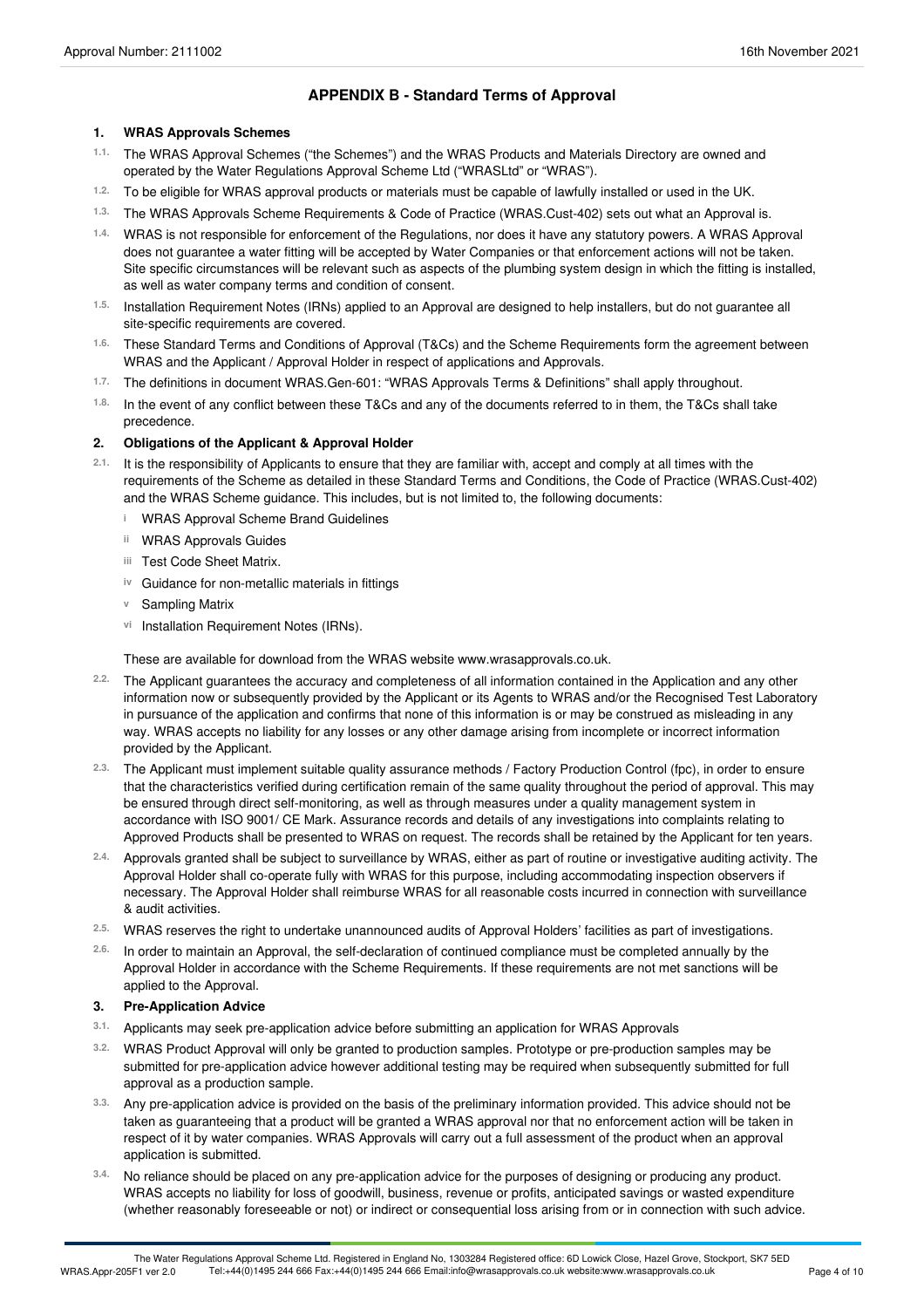#### **4. Applications**

- All applications for WRAS Approval must be submitted using the appropriate officialWRAS Application form. **4.1.**
- Applications for WRAS Material Approval for non-metallic materials must be supported by test certificates to BS 6920, instructions and data safety sheets where required. **4.2.**
- All applications for a WRAS Product Approval must be supported by schematic diagrams, technical drawings, photographs of product and markings, and installation manuals where appropriate. These must illustrate the arrangement of the product, clearly showing the water supply connections, discharge points (including overflows and waste discharges) and the water pathway through the product. **4.3.**
- Product Approval applicants must provide a schedule of materials. All component parts of a product (including solder, thread sealant tape, lubricant and grease) which come into contact with wholesome water must be listed. **4.4.**
- The Application Form must include details of any Agents appointed by the Applicant detailing the scope of the Agent's **4.5.** authority. The Applicant takes responsibility for all acts of their Agent in connection with the Application / Approval and indemnifies WRAS for any losses incurred as a result of any breach of these T&Cs by the Applicant or its Agent(s).
- Applications are valid for a period of 12 months from the date of which they are verified by the applicant, after which time 4.6. Applications are valid for a period of 12 months from the date of which t confirmation will be required that the information provided is up-to-date.
- WRAS reserves the right to reject an application if it has reasonable grounds to believe the terms and conditions and other scheme requirements will not be met. **4.7.**

#### **5. Application Fees**

- WRAS charges an administration fee ("WRAS Fee") for processing an Application. Details of the WRAS Fee are available **5.1.** from WRAS website and can be confirmed on request. Where applicants are using a Recognised Test Laboratory to project manage their application, WRAS will collect this fee from the Recognised Test Laboratory. In such cases, this fee is usually included in the charges made by the Recognised Test Laboratory to the Applicant, but it is the Applicant's responsibility to confirm this and to ensure that the WRAS Fee is discharged in full.
- The Applicant will commit to pay WRAS fees within 30 days of the invoice. This includes surveillance fees and any third- **5.2.** party payments e.g. bank charges and additional courier charges. WRAS shall apply an additional administration fee for processing third party payments. Approval may be suspended if payment is not received on time. New applications will not be processed until overdue debts are paid.
- The Applicant accepts responsibility for any import duties for samples supplied. **5.3.**

#### **6. Termination**

- Either party may close an application at any time upon giving the other party written notice. **6.1.**
- <sup>6.2.</sup> In the event that an applicant withdraws an application they shall pay to WRAS all sums due or committed up to the date<br>of withdrawal.
- Termination of this agreement shall not affect the rights and liabilities of either party accrued prior to termination. **6.3.**

#### **7. Intellectual Property and Ownership of documents**

- All intellectual property owned by either party or any third independent party shall remain exclusively the property of the owner. **7.1.**
- The Applicant grants to WRAS a perpetual, world-wide, non-exclusive, royalty-free licence to use any materials supplied **7.2.** by or on behalf of the Applicant for the purpose of administering the Scheme and exercising WRAS's rights and performing WRAS's obligations under this agreement. This licence includes the right to copy and modify the licenced materials, and to grant sub licences.
- <sup>7.3.</sup> Subject to any confidential information or other intellectual property belonging to the Applicant, all application forms are<br>the property of WRAS.

#### **8. Confidentiality**

- 8.1. Subject to the remaining terms of this clause 8, both WRAS and the Applicant undertake not to divulge to any third party, any information which was designated as confidential by the other party at the time it was made available ("Confidential Information"), without prior written consent of that other party.
- WRAS may make information relating to granted and expired Approvals available to the Water Companies. This includes information which is, or was, published in the public directory and photographs that could help to identify a product. This includes the dates any modifications, suspensions or withdrawals were implemented. **8.2.**
- WRAS may publish in the Directory any information that these T&Cs, the Scheme Requirements, or any of the other **8.3.** Scheme documents state will be published in the Directory. Any information that is published in the Directory shall be treated as being in the public domain even after the expiry, suspension or withdrawal of an Approval.
- It is acknowledged and agreed that WRAS shall be entitled to retain all information provided by an Applicant for the entire duration of the Approval Period (including any renewal period granted by WRAS) and for up to seven years following the expiry of any granted Approvals. This includes, but is not limited to, test results and analyses of Confidential Information, provided that the Confidential Information is kept secure at all times. **8.4.**
- Nothing in this agreement shall prevent a party from disclosing or otherwise using information if (i) the information is in, or enters, the public domain other than as a result of a breach of this agreement, (ii) the information was known to that party prior to receiving it from the other party, (iii) the information is received from a third party not subject to a duty of confidentiality, or (iv) such disclosure or use of the information is required by any rule of law or the order or direction of a court or regulatory body of competent jurisdiction, or (v) such disclosure is permitted by any other term of this agreement. **8.5.**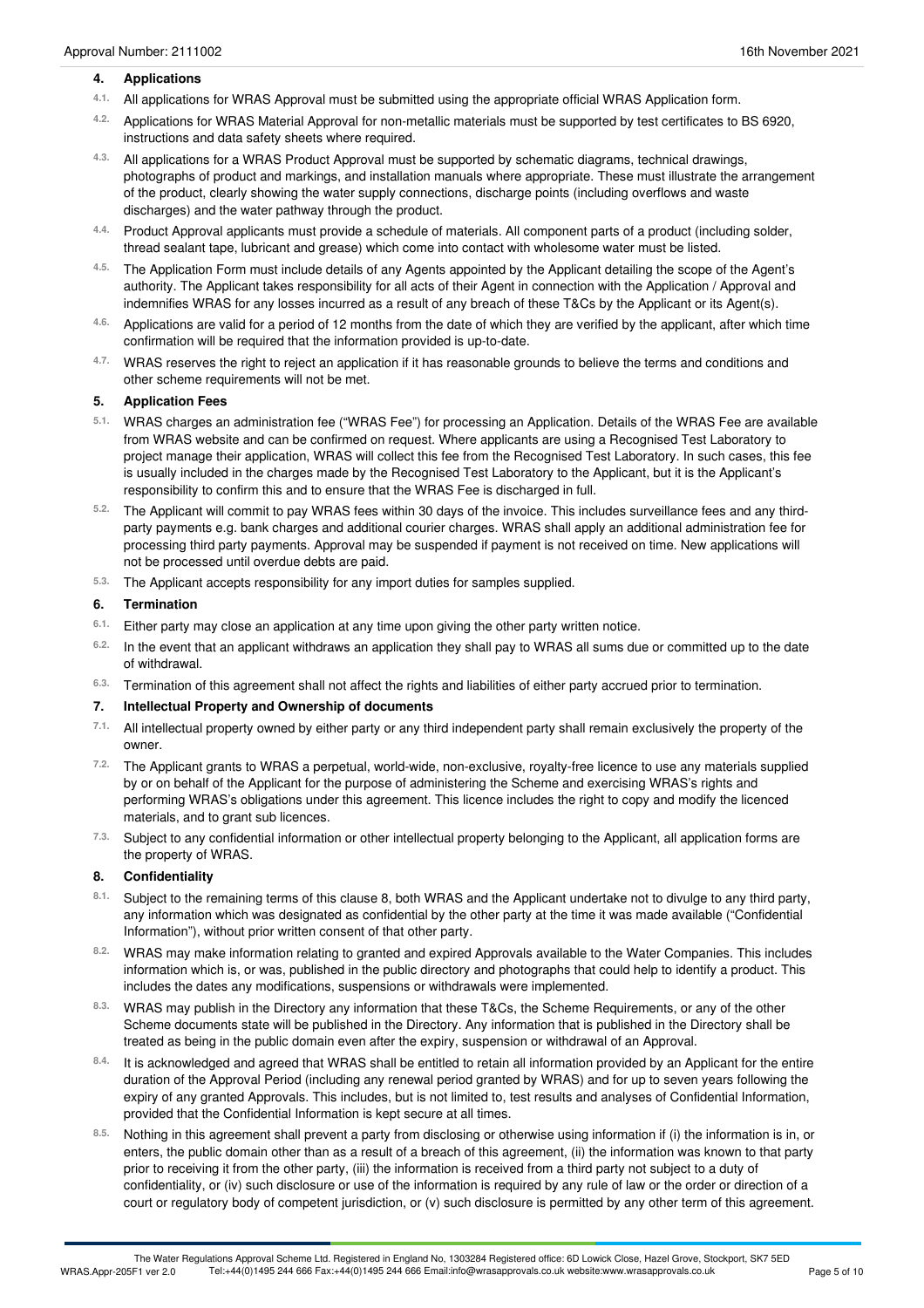#### **9. Performance Testing**

- <sup>9.1.</sup> WRAS will only accept Applications which include test reports from a Recognised Test Laboratory which cover in full, the<br>Scheme's acceptance criteria.
- 9.2. Products must be tested in accordance with the requirements identified in the Test Code Sheet (TCS) matrix published on the WRAS website, against appropriate standards or in accordance with relevant harmonised standards and additional scheme requirements as notified by WRAS.
- Where a product is an assembly of components, all individual constituent components must satisfy the requirements 9.3. Where a product is an assembly of components, all individual constituent components applicable to that component and unless already WRAS Approved will require testing.
- In the case of non-standard products clarification of the testing required should be sought from WRAS in advance. **9.4.**
- The scope of an Approval is restricted to those conditions applied during testing. Applications should include all scenarios 9.5. The scope of an Approval is restricted to those conditions applied and variations the applicant wishes to be covered in the Approval.
- Mechanical testing of products must have been completed no more than two years before the report is presented for Approval. **9.6.**
- WRAS shall exercise reasonable skill and care in applying its policies for the recognition of test laboratories, as set out in **9.7.** the Requirements Documents. WRAS shall require every Recognised Test Laboratory to enter into a contract with WRAS requiring the laboratory to comply with the Requirements Documents.

#### **10. Test Samples**

10.1. A sample on which a WRAS Approval is to be based should have been manufactured no more than 12 months before the date of its receipt by the Recognised Test Laboratory.

#### **11. Markings**

<sup>11.1.</sup> It is a condition of WRAS Product Approval that all products be adequately and consistently marked to facilitate<br>identification.

#### **12. Testing Failure**

- Should a product undergoing mechanical performance testing fail to satisfy the requirements of an individual test then a **12.1.** record of the failure will be reported to WRAS by the Recognised Test Laboratory. Complete retesting of a new sample will be required unless WRAS accepts that replacement of the failed component or product would not affect the performance of the other tests already carried out on the sample that failed.
- <sup>12.2.</sup> Should a replacement sample subsequently fail the same test then it is deemed to be an outright failure and will be reported as such to WRAS by the Recognised Test Laboratory. If the replacement fails a different test it is considered to be a first failure and treated as a failure during testing.

#### **13. Modified replacement samples**

- <sup>13.1.</sup> If a product fails to satisfy the requirements of an individual test and is then modified, the Applicant must provide a declaration detailing the nature and full extent of all modifications. In such cases the status of any earlier testing should be clarified with WRAS.
- Where a modified product is re-tested it is only deemed to be an outright failure if two failures are recorded for the same test. **13.2.**

#### **14. Failure of samples representing a product range**

Failure of one sample from amongst a number of samples representing a product range will be treated as a first failure of **14.1.** that particular model/size. In this circumstance the same variant should be retested. An outright failure would only occur if the replacement example failed the same test.

#### **15. Failure of early audits**

15.1. The failure of a product submitted for early audit will at the discretion of WRAS render the current Approval null and void and will result in the Approval being removed from the Directory.

#### **16. Certificates**

- WRAS will normally issue a certificate within two weeks of a product gaining Approval. **16.1.**
- <sup>16.2.</sup> Approval Holders must not use old versions of any WRAS certificate or modify any WRAS certificate. Any certificate provided by an Approval Holder to a third party must be current and in the full and complete form as issued by WRAS, including any IRNs and conditions attached.
- A certificate issued by WRAS shall remain the property of WRAS at all times. **16.3.**

#### **17. Directory entries**

- 17.1. Duplicate Directory entries for Products are not permitted.
- All recently approved WRAS listings will normally be added to the Directory within two weeks of them gaining Approval. **17.2.**
- <sup>17.3.</sup> All expired Approvals will be removed from the Directory following their expiry dates.

#### **18. Alterations and additions to an existing approval**

- 18.1. All requests for alterations or addition to a current Approval should be made directly to WRAS.
- There are no restrictions on the number of revisions that can be made to an Approval during its lifetime provided that the conditions of the Scheme are complied with. **18.2.**
- An application fee for alterations and additions to existing approvals will be applied regardless of outcome. **18.3.**
- Additions to an existing Approval without the need for additional testing of the Product will only be permitted if the Scheme's sampling acceptance criteria are satisfied. **18.4.**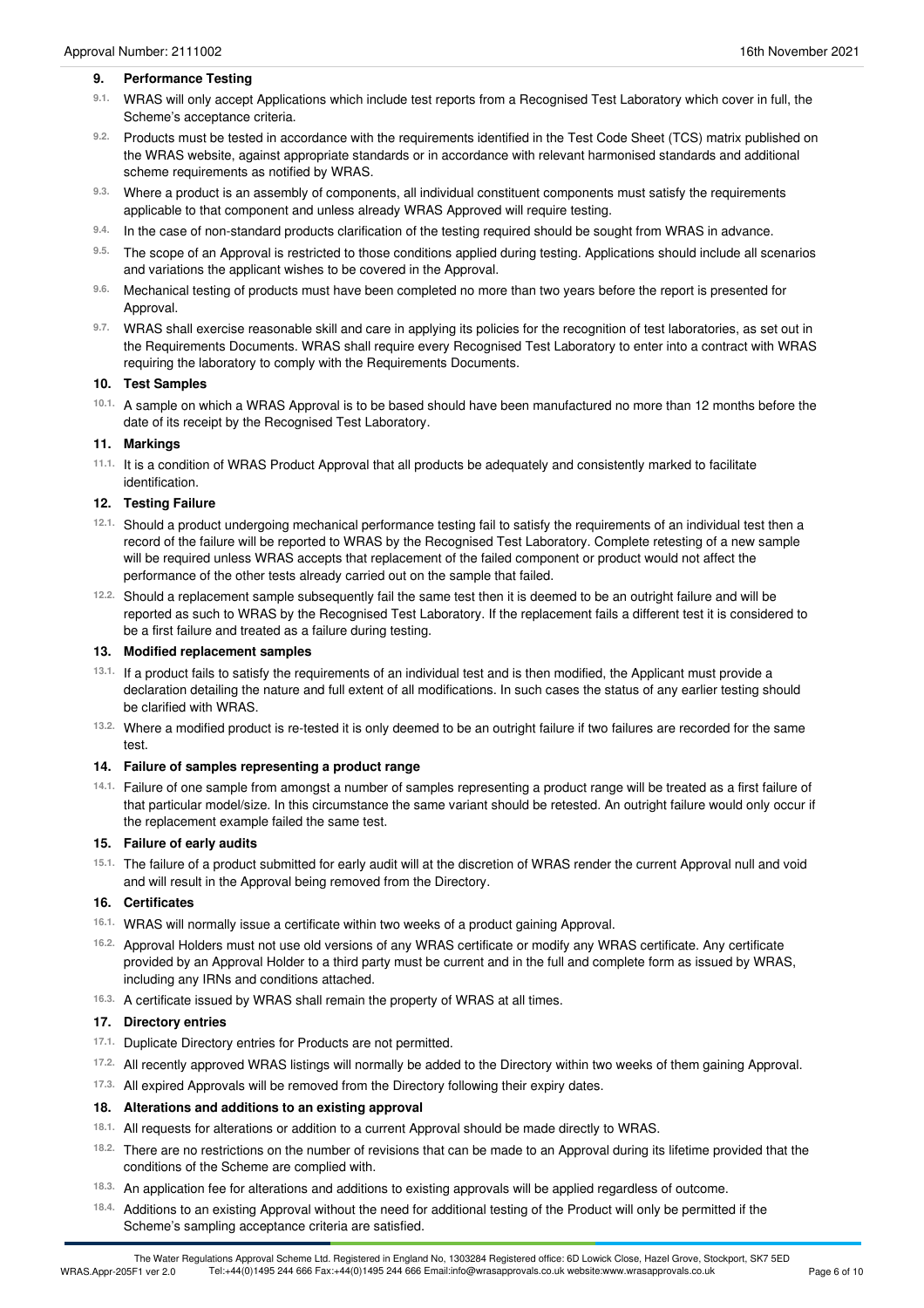#### **19. Secondary Approvals**

- 19.1. Applicants for Secondary Approvals do not need to be the Primary Approval holder. In all circumstances the Applicant must obtain the written consent of the Primary Approval holder before submitting an application for a Secondary Approval.
- Any changes made to a Primary Approval (including the withdrawal of that Approval) shall automatically apply to any **19.2.** Secondary Approval based on that Primary Approval. WRAS shall notify the Secondary Approval holder of the change, but shall not be obliged to disclose the reasons for the change.

#### **20. Registered Certification Marks**

- <sup>20.1.</sup> The "WRAS Approved Product" and "WRAS Approved Material" logos are certification marks registered under the Trade Marks Acts 1994 ("Certification Marks"). Approval Holders shall be entitled to use the Certification Marks upon the licence terms set out in this clause 20 ("Licence Terms"). The Brand Guidelines can be found on the WRAS Website.
- The Approval Holder acknowledges that WRAS is the owner of the Certification Marks and the Approval Holder shall not **20.2.** do anything which may be taken to indicate the Approval Holder has any right or interest in the Certification Marks other than as set out in these T&Cs.
- Prior to an Approval being granted Applicants shall not use the Certification Marks or the WRAS name or logo in any **20.3.** publication or suggest or imply any endorsement of a particular product or range of products by the Scheme either verbally, in writing or by any other means.
- <sup>20.4.</sup> Approval Holders may use the Certification Marks only in respect of those Approved Products listed in the Approval Letter and only for the duration of the Approval Period applicable to those Approved Products. Where Approval has lapsed or is withdrawn, the Approval Holder must immediately stop using the Certification Marks in relation to the relevant Product.
- Subject to the rest of these Licence Terms, Approval Holder may use the Certification Marks on the packaging, promotional literature and point of sale advertising for the relevant Approved Products. **20.5.**
- <sup>20.6.</sup> If the Approval Holder's right to use the Certification Marks in relation to a Product ends then the Approval Holder must remove the Certification Mark from or destroy the packaging, promotional literature, point of sale advertising and any other materials relating to that Product. The Approval Holder shall ensure that its Factors also comply with this clause 20.6.
- <sup>20.7.</sup> Where a Certification Mark is used, it must be replicated without adaptation or alteration, save that reproducing the logo in<br>black and white as opposed to colour is permissible.
- The Certification Marks may only be used in connection with a product range where each individual product and/or material and/or component within that product range has been granted individual WRAS Approval. **20.8.**
- The Approval Holder shall inform its Factors and agents that any Modification or other alteration to the Approved Product **20.9.** may invalidate the Approval and shall inform WRAS of any Modification or other alteration as soon as this comes to the Approval Holder's attention.
- The Approval Holder shall not sub-licence, assign, transfer or otherwise deal with the Certification Marks other than on these Licence Terms. **20.10.**
- <sup>20.11.</sup> The Approval Holder shall adhere to the terms of all brand guidelines issued by WRAS from time to time. Failure to<br>comply with all brand guidelines will immediately invalidate a previously granted Approval.
- The Approval Holder at all times remains responsible for the correct use of the Certification Marks by its Factors. **20.12.**

#### **21. Complaint Management**

21.1. The Approval Holder shall be required to keep a record of all the complaints made known to it in respect of an Approved Product during the validity of the Approval, and retain such record for ten years from the end of that period.The Approval Holder shall provide WRAS with a copy of the record referred to in clause 21.1 upon WRAS's request at any time during the period the Approval Holder is required to keep and retain that record.

#### **22. WRAS Approval Schemes Sanctions**

- WRAS reserves the right to suspend, amend or withdraw an Approval or to amend or remove details of it from the WRAS Product and Materials Directory in the following circumstances: **22.1.**
	- where there has been a breach by the Applicant / Approval Holder of any of its obligations detailed in the Scheme **i** Requirements or any other provision of these T&Cs;
	- where WRAS considers this necessary as result of a change in any relevant law, regulation, specification, standard or **ii** any other requirement which affects the issue of WRAS Approvals.
	- where WRAS is no-longer satisfied that the relevant Product or material complies with Regulation 4(1)(a), Schedule 2 **iii** paragraph 2 of the Regulations or the Scheme Requirements.
- WRAS reserves the right to notify the Water Companies of suspensions, amendments and withdrawals. **22.2.**
- At its sole discretion, WRAS may publish details of the withdrawal, amendment or suspension of an Approval. **22.3.**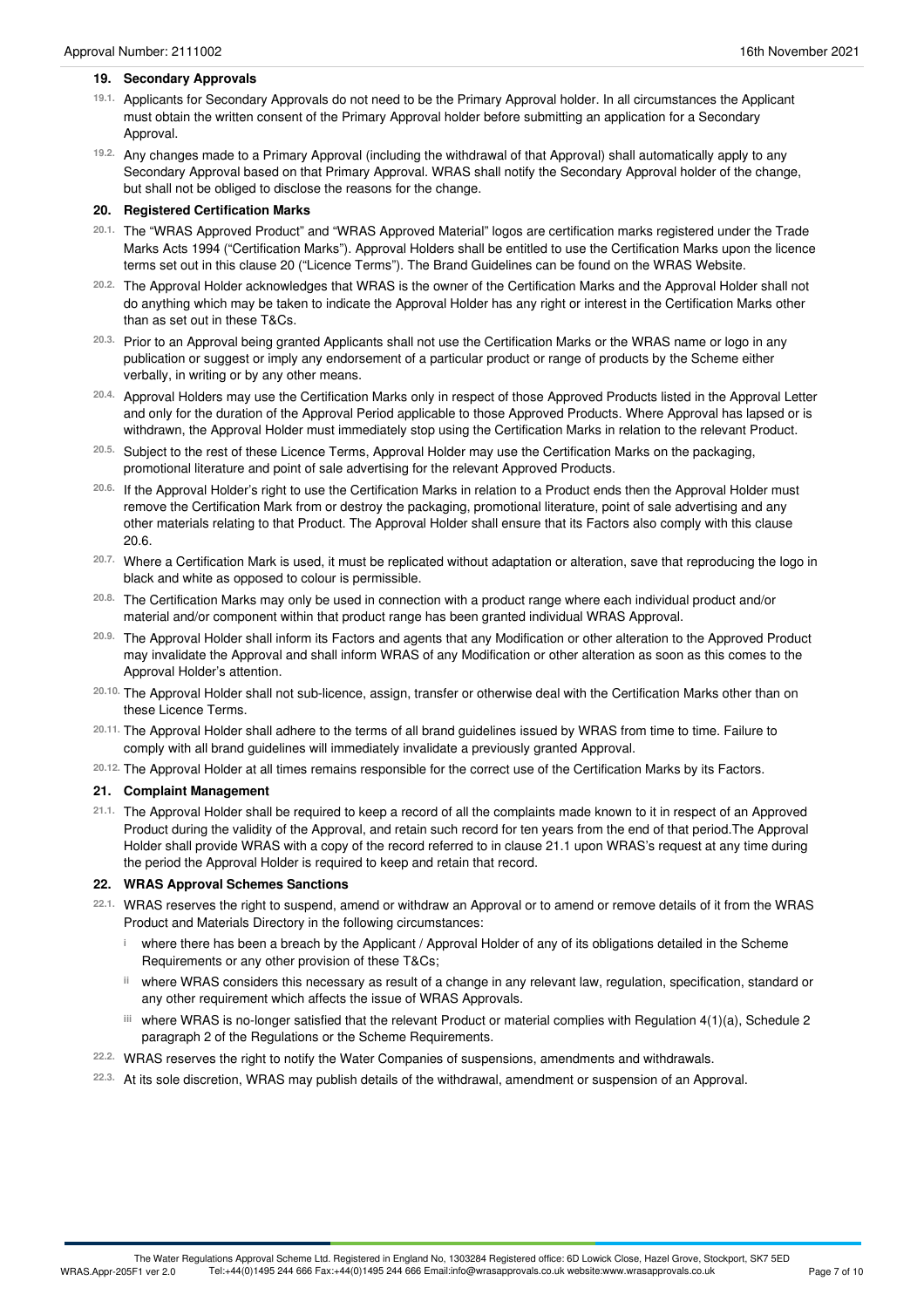#### **23. Limitation of Liability**

- 23.1. Nothing in this agreement shall limit or exclude WRAS's liability for:
	- death or personal injury caused by its negligence, or the negligence of its employees, agents or subcontractors; **i**
	- ii fraud or fraudulent misrepresentation; or
	- any other liability that cannot be so limited or excluded under law. **iii**

WRAS shall not be liable to the Applicant or Approval Holder, whether in contract, tort (including negligence), breach of **23.2.** statutory duty, or otherwise, for any:

- **i** loss of profits or revenue;
- <sup>ii</sup> loss of sales or business;
- iii loss of opportunity or contracts;
- iv loss of or damage to goodwill or reputation; or
- **v** indirect or consequential loss;

(in each case) arising under or in connection with this agreement or any Application, suspension, amendments or withdrawal of Approval.

- WRAS shall have no liability whether in contract, tort (including negligence), breach of statutory duty, or otherwise arising **23.3.** out of or in connection with the acts or omissions of any Recognised Test Laboratory, except to the extent that such liability arises from WRAS's failure to perform its obligations under clause 9.7 in relation to that laboratory.
- WRAS shall not be liable for any delays in processing Applications which are beyond its control, including those which **23.4.** are attributable to test laboratories or arise from an applicant's failure to respond to WRAS's queries, provide requested information or failure to satisfy the Scheme's acceptance criteria.
- WRAS's total liability to the Applicant / Approval Holder whether in contract, tort (including negligence), breach of **23.5.** statutory duty, or otherwise arising under or in connection with this Agreement or any Application, suspension, amendments or withdrawal of Approval shall not exceed £1,000,000.
- The limit of liability set out in clause 23.5 is based on the limits of the relevant insurance policies that WRAS has **23.6.** obtained. The Applicant / Approval Holder acknowledges that this is a commercially reasonable limit. WRAS may agree a higher limit, subject to being able to obtain appropriate insurance cover up to that higher limit and subject to the Applicant / Approval Holder agreeing to pay any additional costs that WRAS incurs in obtaining that insurance. Any such agreement concerning a higher limit of liability shall be effective only if made in writing signed by WRAS and the Applicant / Approval Holder.
- WRAS shall exercise reasonable skill and care in performing its obligations under the agreement. Except as set out in **23.7.** these T&Cs, all warranties, conditions and other terms implied by statute or common law are, to the fullest extent permitted by law, excluded.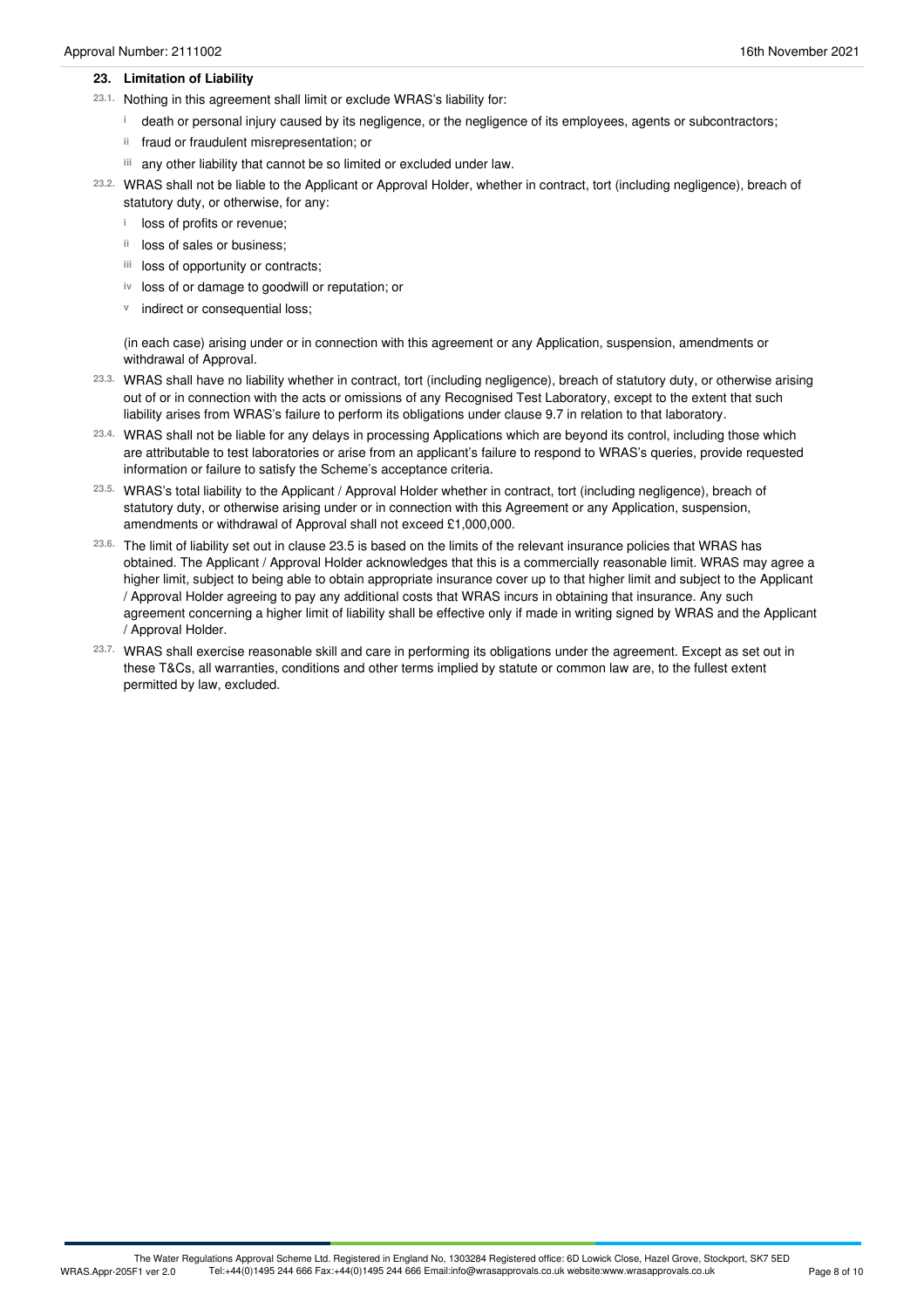#### **24. Complaints**

- WRAS has a complaints process for the resolution of disputes regarding decisions that WRAS makes on the following matters: **24.1.**
	- <sup>i</sup> Refusal to grant an Approval,
	- Suspension or withdrawal of an Approval **ii**
	- Conditions attached to an Approval, **iii**
	- iv Other aspects of the WRAS Approval Scheme,
- If the Applicant / Approval Holder disputes a decision that is subject to the complaints process the Applicant / Approval **24.2.** holder agrees to refer the dispute to the complaints process. The Applicant / Approval holder shall not seek any other remedy (including commencing any court proceedings) until the Applicant / Approval holder has exhausted the complaints process.
- To refer a dispute to the complaints, process the Applicant / Approval Holder shall notify the WRAS Approvals Manager in writing setting out why the Applicant / Approval Holder disputes the relevant decision. **24.3.**
- Where a dispute is referred to the complaints process WRAS and the Applicant / Approval Holder shall comply with the **24.4.** following process:

Stage 1: The WRAS Approvals Manager will review the complaint and take such action as he or she considers appropriate to resolve the complaint.

Stage 2: Where the Applicant / Approval Holder is not satisfied with the outcome of Stage 1, the Applicants/Approval Holders shall write to the Managing Director of WRAS setting out details of the complaint and why the Applicant / Approval Holder is not satisfied with the outcome of Stage 1. The Managing Director shall review the complaint and take such action as he or she considers appropriate to resolve it.

Stage 3: If an Applicant/Approval Holder is dissatisfied with the way a complaint has been dealt with by the Managing Director, the Applicant/Approval Holder shall request a review by the WRAS Chairman. The Chairman may appoint a panel with relevant experience to investigate the complaint and make a recommendation. The WRAS Chairman shall take such action as he or she considers appropriate to resolve the complaint.

Each stage of the complaints process shall be complete when the WRAS decision-maker responsible for that stage provides a written notice to the Applicant / Approval Holder setting out the action he or she considers appropriate to resolve the complaint and confirming that stage of the complaints process has been completed.

#### **25. Impartiality**

WRAS shall ensure that it and its staff comply with its Impartiality Policy (WRAS.Admin-103) in relation to each Application and Approval. **25.1.**

#### **26. Revisions to the Scheme documents**

- WRAS may amend these T&Cs and the Scheme Requirements from time to time. Such amendments shall take effect **26.1.** between WRAS and the Approval Holder when the Approval Holder completes the annual Approval self-declaration process referred to in the Scheme Requirements, except where clause 26.2 applies.
- If WRAS amends these T&Cs or the Scheme Requirements in order to reflect changes in applicable law or regulation or **26.2.** ISO/EN 17065 then such amendment shall take effect on the date that WRAS gives the Applicant / Approval Holder written notice or publishes the amended document at www.wras.co.uk (whichever is sooner).

#### **27. General**

- Any decision, requirement or notification under these T&Cs shall be given by in writing (which shall include email) by or on behalf of the party giving it. **27.1.**
- 27.2. WRAS will not be liable or responsible for any failure to perform, or delay in performance of any of its obligations to Applicants or Approval Holders that is caused by an Event Outside Our Control. **27.2.**
- These T&Cs and any disputes or claims arising out of or in connection with them or their subject matter (including non- **27.3.** contractual disputes or claims) shall be governed by, and construed in accordance with the laws of England and Wales and the parties irrevocably submit to the exclusive jurisdiction of the courts of England and Wales.

#### **28. Severance**

- <sup>28.1.</sup> If any provision or part-provision of this agreement is or becomes invalid, illegal or unenforceable, it shall be deemed<br>deleted, but that shall not affect the validity and enforceability of the rest of the agreeme
- If any provision or part-provision of this agreement is deemed deleted under clause 28.1 the parties shall negotiate in **28.2.** good faith to agree a replacement provision that, to the greatest extent possible, achieves the intended commercial result of the original provision.